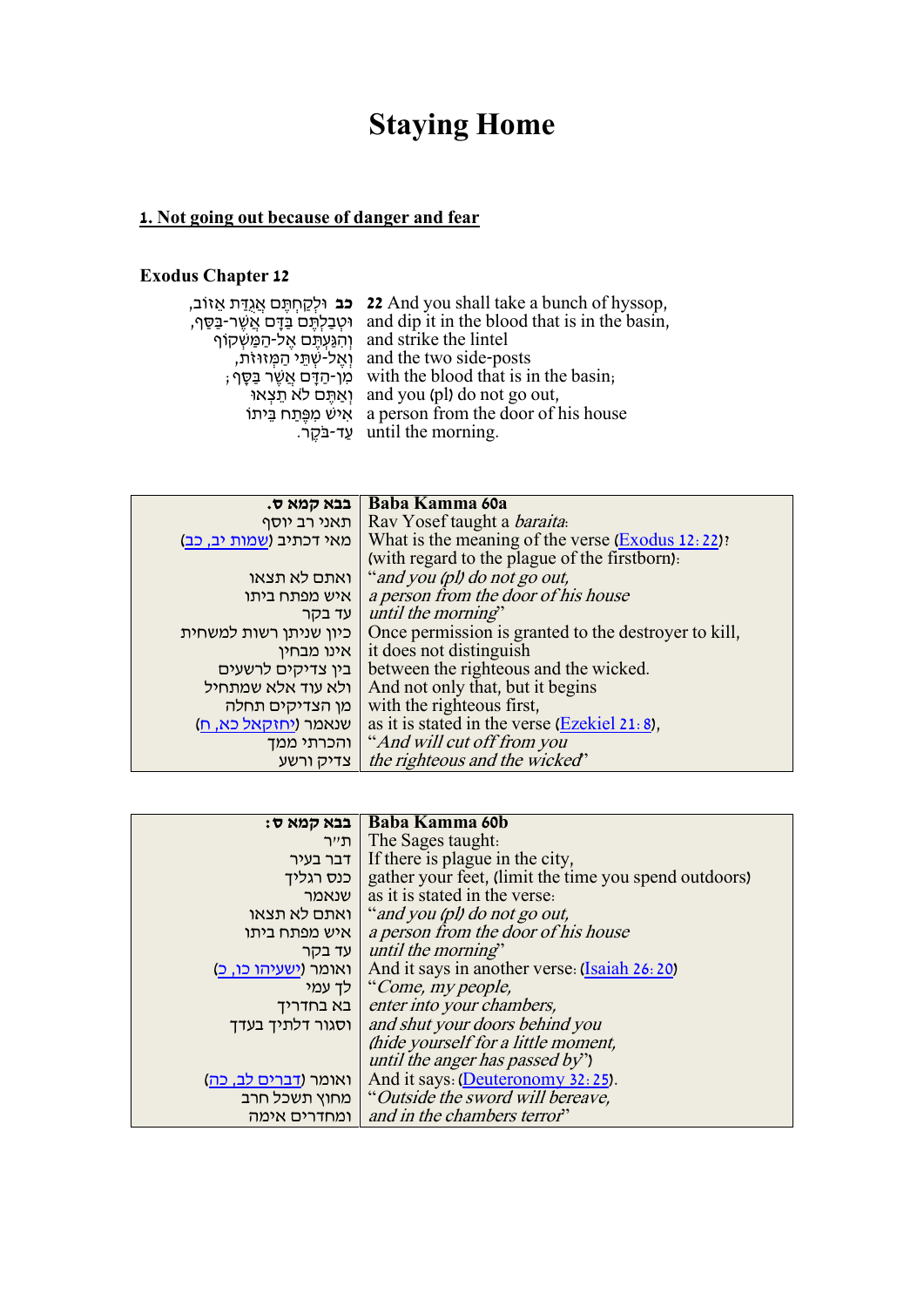# **Or not going out for positive reasons?**

### **2.1 You do not need to go out!**

## **Exodus Chapter 16**

| ָטז ֶזֶה הַדָּבָר, אֲשֶׁר צִוָּה יְהוָה,<br>לקטו ממֵנוּ, אִישׁ לִפִּי<br>אָכְלוֹ : עֹמֵר לַגְּלִגְלֵת, מִסְפַּר<br>ַנְפְשֹׁתֵיכֶם--אָישׁ לַאֲשֶׁר בִּאָהֳלוֹ,<br>תִּקְחוּ. | 16 This is the thing which the LORD has commanded.<br>Gather you of it every man according to his eating, an<br>omer a head, according to the number of your persons,<br>shall you take it, every man for them that are in his tent. |
|----------------------------------------------------------------------------------------------------------------------------------------------------------------------------|--------------------------------------------------------------------------------------------------------------------------------------------------------------------------------------------------------------------------------------|
| יז <u>וַיַּעֲ</u> שׂוּ-כֵן, בָּנֵי יִשְׂרָאֵל;                                                                                                                             | 17 And the children of Israel did so, and gathered some                                                                                                                                                                              |
| ַוַיִּלְקְטוּ, הַמַּרְבֵּה וְהַמַּמְעִיט.                                                                                                                                  | more, some less.                                                                                                                                                                                                                     |
| יח וַיַּמֹדּוּ בָעֹמֶר--וְלֹא הֵעְדִּיף<br>הַמַּרְבֵּה, וְהַמַּמְעִיט לֹא<br>הֵחִסְיר ִּ אִישׁ לְפִי-אֲכְלוֹ, לָקָטוּ.                                                     | 18 And when they did measure it with an omer, he that<br>gathered much had nothing over, and he that gathered<br>little had no lack; they gathered every man according to<br>his eating.                                             |
| יט וַיֹּאמֵר מֹשֵׁה, אֲלֵהֶם <sub>:</sub> אִישׁ,                                                                                                                           | 19 And Moses said to them. <i>'Let</i> no man leave of it till                                                                                                                                                                       |
| אַל-יוֹתֵר מִמֵּנּוּ עַד-בֹּקֶר.                                                                                                                                           | the morning.                                                                                                                                                                                                                         |
| כ ולא-שָׁמְעוּ אֱל-מֹשֶׁה, וַיּוֹתְרוּ<br>אֲנָשִׁים מִמֵּנּוּ עַד-בַּקֵר, וַיָּרֶם<br>תּוֹלָעִים, וַיִּבְאַשׁ ; וַיִּקְצֹף עֲלֵהֶם,<br>משֵׁה.                              | 20 Notwithstanding they hearkened not to Moses; but<br>some of them left of it until the morning, and it bred<br>worms, and rotted; and Moses was anger with them.                                                                   |
| כא וַיִּלְקָטוּ אֹתוֹ בַּבֹּקֶר בַּבֹּקֶר,                                                                                                                                 | 21 And they gathered it morning by morning, every man                                                                                                                                                                                |
| אִישׁ כְּפִי אָכְלוֹ ; וְחַם הַשֶּׁמֵשׁ,                                                                                                                                   | according to his eating; and as the sun grew hot, it                                                                                                                                                                                 |
| וִנְמָס.                                                                                                                                                                   | melted.                                                                                                                                                                                                                              |
| כב וַיִּהִי בַּיּוֹם הַשָּׁשִׁי, לָקְטוּ לֵחֵם<br>מְשָׁנֵה--שָׁנֵי הָעֹמֵר, לָאֵחָד; וַיָּבֹאוּ<br>ּכָּל-נְשִׂיאֵי הָעֲדָה, <u>וַי</u> ּגְידוּ לִמִשֵּׁה.                  | 22 And it came to pass that on the sixth day they<br>gathered twice as much bread, two omers for each one;<br>and all the rulers of the congregation came and told<br>Moses.                                                         |
| כג וַיּאמֵר אֲלֵהֵם, הוּא אֲשֶׁר דִּבֵּר                                                                                                                                   | 23 And he said to them. This is that which the LORD                                                                                                                                                                                  |
| יְהוַה--שַׁבָּתוֹן שַׁבַּת-קֹדֵשׁ לַיהוַה,                                                                                                                                 | has spoken. To-morrow is a solemn rest, a holy sabbath                                                                                                                                                                               |
| מָחָר ּ אֵת אֲשֶׁר-תֹּאמַי אֵפוּ, וְאֵת                                                                                                                                    | to the LORD. Bake that which you will bake, and boil                                                                                                                                                                                 |
| אֲשֶׁר-תִּבַשָּׁלוּ בַּשֵּׁלוּ, וְאֵת כָּל-                                                                                                                                | that which you will boil, and all that remains over lay                                                                                                                                                                              |
| הבקר.                                                                                                                                                                      | μp for you to be kept until the morning.′ הָנִיחוּ לָכֶם לְמִשְׁמֶרֶת עַד-                                                                                                                                                           |
| כד וַיַּנִּיחוּ אתו עַד-הַבַּקֵר, כַּאֲשֶׁר<br>צְוָּה מִשֶּׁה ; וְלֹא הִבְאִישׁ, וְרִמָּה<br>.worm in it לא-הִיְתָה בּוֹ                                                   | 24 And they laid it up till the morning, as Moses had<br>commanded; and it did not rot, neither was there any                                                                                                                        |
| כה וַיֹּאמֵר מִשֵּׁה אִכְלָהוּ הַיּוֹם,                                                                                                                                    | 25 And Moses said: 'Eat that to-day; for to-day is a                                                                                                                                                                                 |
| כִּי-שַׁבָּת הַיּוֹם לַיהוָה : הַיּוֹם, לֹא                                                                                                                                | sabbath to the LORD; to-day you shall not find it in the                                                                                                                                                                             |
| ּתִמְצָאָהוּ בַּשֶּׂדֵה.                                                                                                                                                   | field.                                                                                                                                                                                                                               |
| כו שֵׁשֵׁת יָמִים, תִּלְקָטְהוּ; וּבִיּוֹם                                                                                                                                 | 26 Six days you shall gather it, but on the seventh day is                                                                                                                                                                           |
| ּהַשְּׁבִיעִי שַׁבָּת, לֹא יְהָיֵה-בּוֹ.                                                                                                                                   | the sabbath, in it there shall be none.                                                                                                                                                                                              |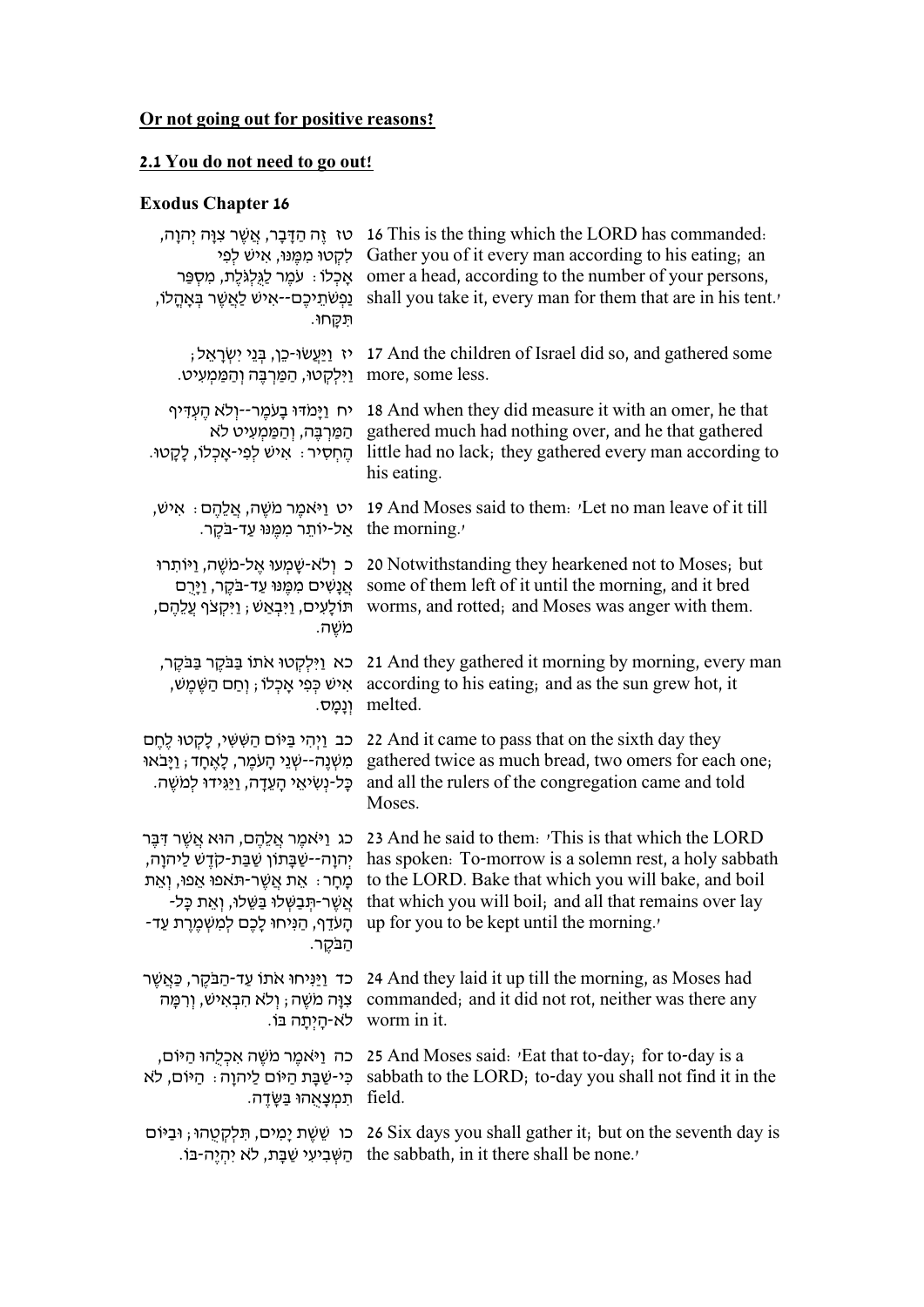| כז וַיְהִי בַּיּוֹם הַשְּׁבִיעִי, יַצְאוּ מִן-<br>ּהַעֲם לְלָקְט; וְלֹא, מַצְאוּ. {ס   | 27 And it came to pass on the seventh day, that there<br>went out some of the people to gather, and they found<br>none. $\{S\}$                                                                                                                                                                 |
|----------------------------------------------------------------------------------------|-------------------------------------------------------------------------------------------------------------------------------------------------------------------------------------------------------------------------------------------------------------------------------------------------|
| אָנָה מֱאַנְתֵּם לְשְׁמֹר מִצְוֹתַי<br>ותורתי.                                         | יאמֵר יִהוָה, אֱל-מֹשֵׁה עַד 28 And the LORD said to Moses: $'$ How long do you<br>refuse to keep My commandments and My laws?                                                                                                                                                                  |
| כט ראו<br>  בֵּיּוֹם הַשְּׁשִׁי, לֵחֵם יוֹמָיִם;<br>שבו איש תחתיו,<br>אל-יצא איש ממקמו | <b>29 See!</b><br>רֵכִּי יִהְוָה נָתַן לָכֶם הַשַּׁבָּת that the LORD has given you the shabbat;<br>על כֵּן הוּא נתֵן לָכֵם therefore He gives you<br>on the sixth day the bread of two days,<br>you must stay every man in his place,<br>let no man go out of his place<br>on the seventh day. |

יִאָבְּתוּ הָעָם בַּיּוֹם הַשְּׁבִעִי. 30 So the people rested on the seventh day.

|                             | רש"י שמות פרק טז   Rash on Exodus 16:29                    |
|-----------------------------|------------------------------------------------------------|
| שבו איש תחתיו - מכאן סמכו   | "you must stay every man in his place" – on here the       |
| חכמים ארבע אמות ליוצא חוץ   | sages hooked the idea of 4 cubits for a person departing   |
| : לתחום                     | the shabbat boundary.                                      |
| אל יצא איש ממקמו - אלו      | "let no man go out of his place" - These are the 2000      |
| אלפים אמה של תחום שבת,      | cubits of the shabbat boundary, but it is not explicit for |
| ולא במפורש, שאין תחומין     | "boundaries" are only rabbinic in origin, but the essence  |
| אלא מדברי סופרים, ועיקרו של | of the biblical text was stated with respect to the people |
| מקרא על לוקטי המן נאמר      | collecting manna!                                          |

|                                                                                                         | Ibn Ezra on Exodus 16:29   אבן עזרא שמות פרק טז                                                                                                                                                     |
|---------------------------------------------------------------------------------------------------------|-----------------------------------------------------------------------------------------------------------------------------------------------------------------------------------------------------|
| <b>שבו איש תחתיו -</b> באהלו,<br>- ופי' אל יצא איש ממקומו<br>ללקוט המן, כאשר עשו אנשים<br>: שיצאו ללקוט | "you must stay every man in his place" – in his tent!<br>"let no man go out of his place" – directed to one<br>collecting manna; this is what those people who had<br>gone out to collect had done. |
|                                                                                                         |                                                                                                                                                                                                     |

|                                                                                                                                                      | Mishnah Eruvin 4:5   משנה ערובים ד:ה                                                                                                                                                                                                                                                        |
|------------------------------------------------------------------------------------------------------------------------------------------------------|---------------------------------------------------------------------------------------------------------------------------------------------------------------------------------------------------------------------------------------------------------------------------------------------|
| ַיֵּשׁ לוֹ אַלְפַּיִם אַמֶּה לְכָל רוֹחַ,<br>  דִּבְרֵי רַבִּי יוֹחַנֵן בֵּן נוּרִי.<br>ַוְחֲכָמִים אוֹמְרִים, אֵין לוֹ אֱלָּא<br>ּאַרְבַּע אַמּוֹת. | ת יִשְׁיַשֵּׁן בַּדֵּרֵךְ וְלֹא יָדַע שֵׁחֲשֵׁכָה   If someone slept on the road and was unaware that night<br>had fallen, he may move two thousand cubits in any<br>direction, the words of Rabbi Yohanan ben Nuri.<br>But the sages say: he has only four cubits within which<br>to move. |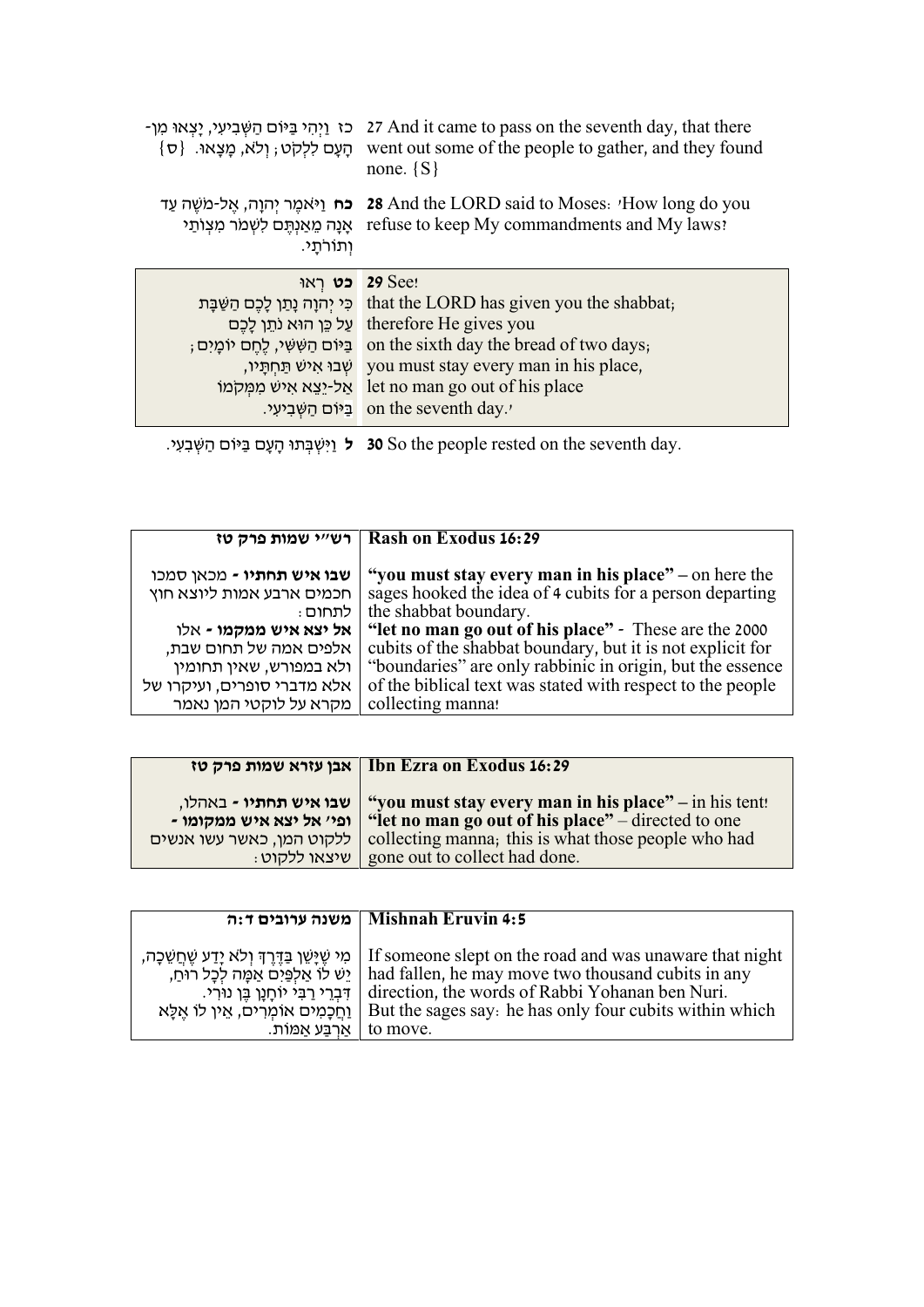| מכילתא דרבי ישמעאל                            | <b>Mechilta of Rabbi Yishmael, Mishpatim, The</b><br><b>Masechet of Damages, Parsha 4. Dibbur HaMatchil-</b> |
|-----------------------------------------------|--------------------------------------------------------------------------------------------------------------|
| משפטים - מסכתא דנזיקין<br>פרשה ד ד״ה ושמתי לך | "and I have given you"                                                                                       |
|                                               |                                                                                                              |
| איסי בן עקיבא אומר,                           | Issi Ben Akiva says                                                                                          |
|                                               | ן ישמתי לך מקום, "If he did not do it by design, but it came about by an                                     |
|                                               | act of God,) I will assign you a place (to which he can                                                      |
|                                               | fleef' (Ex 21:13)                                                                                            |
| למה נאמר,                                     | Why does it say this?                                                                                        |
| לפי שהוא אומר (שמי טז:כט)                     | Because it says (Exodus 16:29)                                                                               |
|                                               | , שבו איש תחתיו וגו׳ (you must stay every man in his place")                                                 |
|                                               | ; These are 2000 cubits!   אלו אלפים אמה                                                                     |
| אתה אומר, אלו אלפים אמה,                      | You say "these are 2000 cubits"                                                                              |
| או אינו אלא ד׳ אמות,                          | But maybe it's only 4 cubits!?                                                                               |
|                                               | הרי אתה דן, Look, you judge!                                                                                 |
| נאמר כאן מקום,                                | It is written here " <i>place</i> "                                                                          |
| ונאמר להלן מקום,                              | And it is written below " <i>place</i> "                                                                     |
| מה מקום האמור להלן                            | Just as the " <i>place</i> " referred to below                                                               |
|                                               | Is 2000 cubits   אלפים אמה,                                                                                  |
| אף מקום האמור כאן                             | So the " <i>place</i> " referred to here                                                                     |
| אלפים אמה,                                    | Is 2000 cubits                                                                                               |
| ושמתי לך מקום וגו׳.                           | "I will assign you a place etc"                                                                              |

#### **Kuzari 3:35**

I wish the Karaites could give me a satisfactory answer to questions of this kind. I would not hesitate to adopt their view, as it pleases me to be enlightened. I further wish to be instructed on the question as to what makes an animal lawful for food; whether 'slaughtering' means cutting its throat or any other mode of killing…

I further desire an explanation of the words: 'Let no man go out of his place [on the seventh day) ( $Exodus 16:29$ ). Does this refer to the house or precincts, estate--where he can have many houses--territory, district, or country. For the word "place" can refer to all of these…

#### **תלמוד בבלי מסכת עירובין דף מח עמוד א**

והני ארבע אמות היכא כתיבא? - כדתניא: +שמות ט"ז+ שבו איש תחתיו - כתחתיו. ]וכמה תחתיו[ - גופו שלש אמות, ואמה כדי לפשוט ידיו ורגליו דברי רבי מאיר. רבי יהודה אומר: גופו שלש אמות, ואמה כדי שיטול חפץ מתחת מרגלותיו, ומניח תחת מראשותיו.

#### **משנה ברורה סימן שצז**

)א( אלפים אמה - והוא תקנת חכמים דמן התורה מותר להלך עד י"ב מיל כשיעור מחנה ישראל במדבר שהחזיקה י"ב מיל וביותר מזה אסור וכדכתיב אל יצא איש ממקומו והאי ממקומו קאי על המחנה והרבה פוסקים חולקים ואומרים דגם חוץ לי"ב מיל אינו אסור מה"ת והאי אל יצא אינו אלא אזהרה לענין הוצאת כלים מרשות לרשות ]אחרונים[: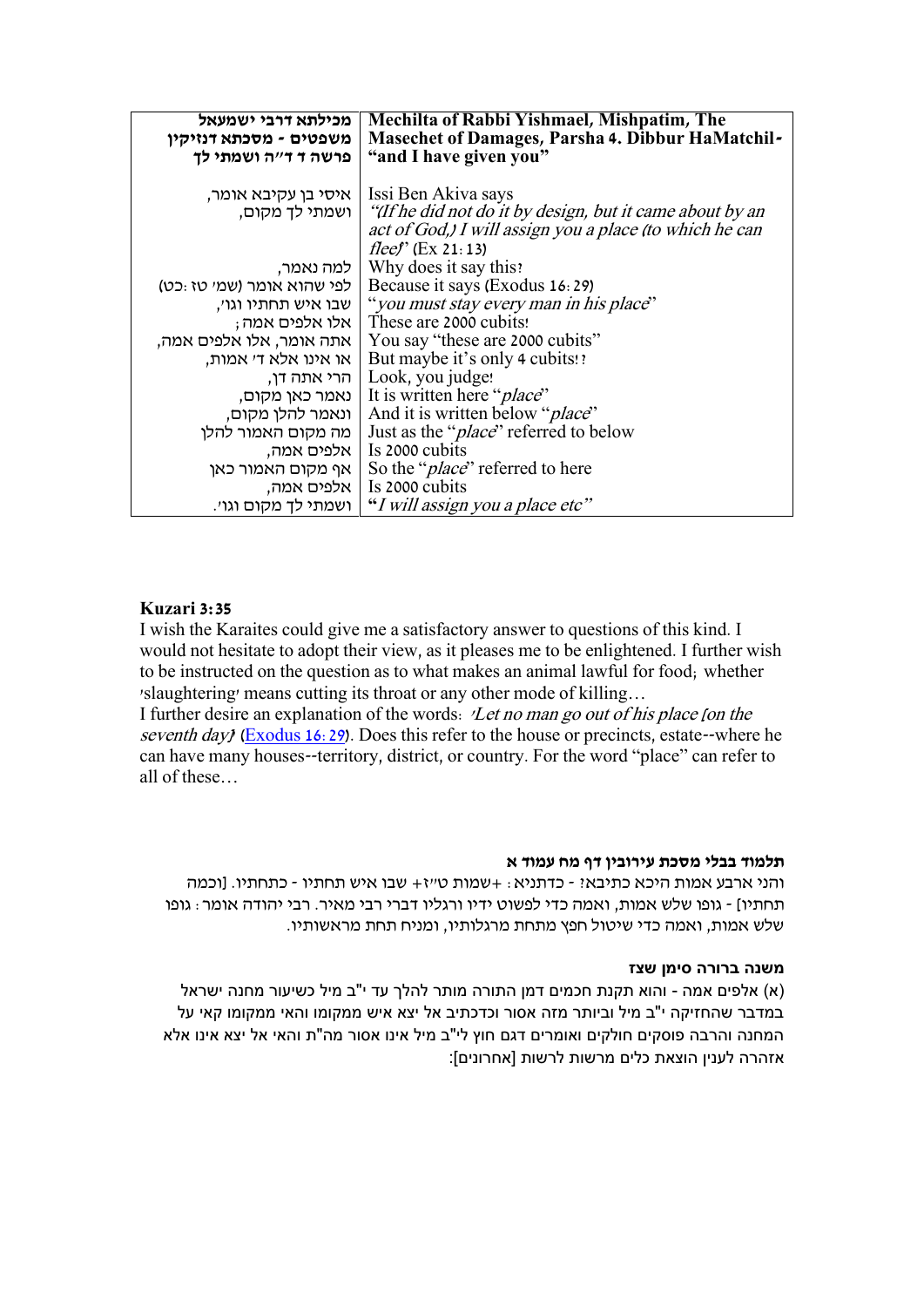## **2. 2 The power of home – Home and Tsedaka**

| ברכות נד:-נה.                                 | B'rachot 54b-55a                                                               |
|-----------------------------------------------|--------------------------------------------------------------------------------|
| ּוְאָמַר רַב יִהוּדָה :                       | And Rav Yehuda said:                                                           |
| √ שִׁלשָׁה דִּבְרִים                          | There are three matters                                                        |
| הַמַּאֲרִידְ בָּהֶן                           | Which the one who prolongs their duration                                      |
| ַמַּאֲרִיכִין יָמָיו וּשְׁנוֹתָיו שֶׁל אָדָם. | they extend a person's days and years.                                         |
| ְהַמַּאֲרִיךָ בִּתְפְלָתוֹ,                   | One who prolongs his prayer,                                                   |
| וְהַמַּאֲרִיךָ עַל שֶׁלְחָנוֹ,                | one who prolongs at the table,                                                 |
| וְהַמַּאֲרִיךְ בְּבֵית הַכְּסֵא               | and one who prolongs his time in the bathroom                                  |
|                                               |                                                                                |
| ּן וְהַמַּאֲרִידְ עַל שְׁלְחָנוֹ              | (As for) prolonging one's (time at the) table                                  |
|                                               | ּדְלְמָא אָתֵי עַנְיָא   Perhaps a poor person will come                       |
|                                               | ן יַנְהֵיב לֵיהּ   And he will give to him                                     |
| ּן דִּכְתְיִב                                 | as it is written.                                                              |
| ייהמזְבֵּח עֵץ שָׁלוֹשׁ אַמּוֹת גַּבֹהַ׳׳,    | "The altar, three cubits high (and the length thereof, two                     |
|                                               | cubits, was of wood, and so the corners thereof; the                           |
|                                               | length thereof, and the walls thereof, were also of                            |
|                                               | <i>wood</i> ") (Ezekiel 41:22),                                                |
| ּוּכְתִיב)                                    | and it is written (continuation of the same verse)                             |
|                                               | "וַיְרַבֵּר אֵלַי   "And he said to me:                                        |
|                                               | ה הַשְׁלְחָן אֲשֵׁר לְפְנֵי ה־ייי, This is the table that is before the Lord." |
| ְפָּתַח בְּמִזְבֵּחַ וְסְיֵּים בִּשְׁלְחָן!   | It opens with the altar and concludes with the table!                          |
|                                               |                                                                                |
| ַרַבִּי יוֹחָנָן וְרַבִּי אֵלְעָזָר           | Rabbi Yochanan and Rabbi Elazar                                                |
| ּדְאָמְרִי תַּרְוַיְיהוּ :                    | both say:                                                                      |
| כָּל זְמַן שֶׁבֵּית הַמְקָדָשׁ קַיַּים        | As long as the Temple stood,                                                   |
| מִזְבֵּחַ מִכַּפֵּר עַל יִשְׂרָאֵל,           | the altar atoned for Israel                                                    |
| וִעֲכִשַׁיו,                                  | <b>Now</b>                                                                     |
| שָׁלְחָנוֹ שֵׁל אָדָם מִכַּפֵּר עָלָיו        | a person's table atones for him.                                               |

### **2.3 The power of home – Home and Torah learning**

| משנה אבות ג:ג                             | <b>Mishnah Avot 3:3</b>                                        |
|-------------------------------------------|----------------------------------------------------------------|
|                                           |                                                                |
| ַרַבִּי שָׁמְעוֹן אוֹמֵר,                 | Rabbi Shimon said:                                             |
| שלשָׁה שֵׁאֲכְלוּ עַל שֵׁלְחָן אֱחָד      | if three have eaten at one table                               |
| ולא אמרו עליו דִּבְרֵי תוֹרָה,            | and have not spoken there words of Torah,                      |
| כאלו אכלו מזבחי מתים,                     | (it is) as if they had eaten sacrifices [offered] to the dead, |
| שַׁנֵּאֵמַר ( <u>ישעיה כח</u> )           | as it is said $(Isaiah 28:8)$ ,                                |
| כִּי כָּל שָׁלְחָנוֹת מַלְאוּ             | "for all tables are full                                       |
| קיא צאה בלי מקום.                         | of filthy vomit, when the All-Present is absent'               |
| אבל שלשה שאכלו                            | But, if three have eaten                                       |
| על שלחו אחד                               | at one table,                                                  |
| וְאָמְרוּ עָלָיו דְּבְרֵי תוֹרָה,         | and have spoken there words of Torah,                          |
| כְּאִלוּ אָכְלוּ מְשֶׁלְחָנוֹ שֵׁל מְקוֹם | [it is] as if they had eaten at the table of the All-Present,  |
|                                           | ,blessed be He   בַּרוּדְ הוּא,                                |
| שַׁנֵּאֲמַר ( <u>יחזקאל מא</u> )          | as it is said (Ezekiel 41:22),                                 |
| ן וַיִּדְבֵּר אֵלֵי זֶה הַשֶּׁלְחָן       | "And He said to me, 'this is the table'                        |
| אשר לפני ה:י                              | before the Lord"                                               |

|                                        | B'rachot 6a                                                                                               |
|----------------------------------------|-----------------------------------------------------------------------------------------------------------|
|                                        | וּמְנַיְן לְשְׁנַיִם שֵׁיּוֹשְׁבְין וְעוֹסְקִין   From where is it derived that two who sit and engage in |
|                                        | — בַּתּוֹרָה שֵׁשְּׁכִינַה עִמַּהֵם   Torah study, the Divine Presence is with them?                      |
| ּשֶׁנֶּאֱמַר                           | As it is stated.                                                                                          |
| יִיאָז נִדְבְּרוּ יִרְאֵי ה׳ אִישׁ אֱל | "Then they that feared the Lord spoke one with the                                                        |
|                                        | . רַעֲהוּ וַיַּקְשֶׁב הייי וְגוֹי   other, and the Lord listened, and heard' (Mal. 3: 16).                |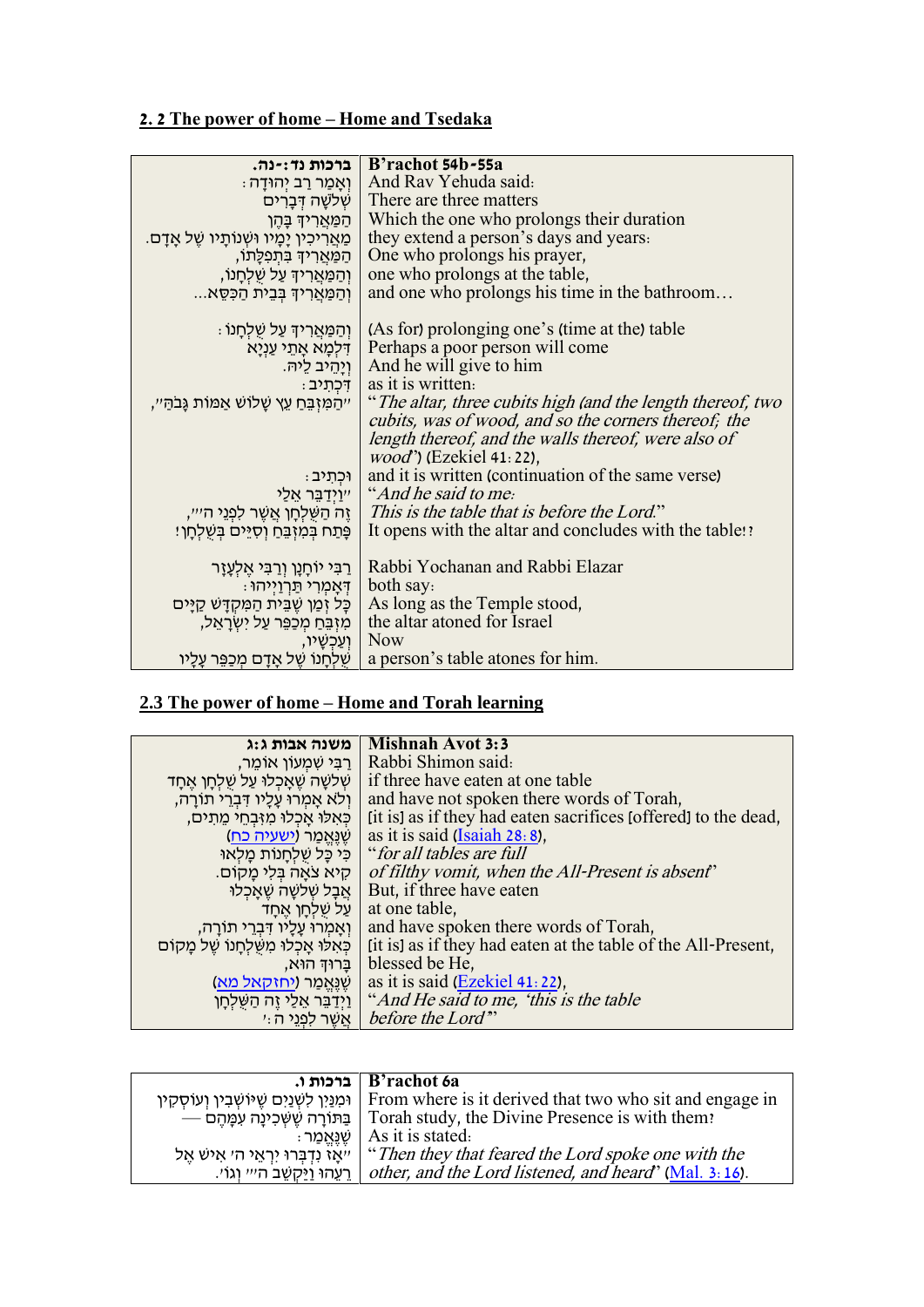#### **2.4 Setting a place for prayer**

| ברכות ו:                                      | <b>Brachot</b> 6b                                  |
|-----------------------------------------------|----------------------------------------------------|
|                                               |                                                    |
| ְאַמַר רַבִּי חֵלְבּוֹ,                       | Rabbi Helbo said                                   |
| ּאַמַר רַב הוּנַא                             | that Ray Huna said:                                |
| כָּל הַקּוֹבֵעַ מְקוֹם לִתְפִלָּתוֹ           | Anyone who sets a fixed place for his prayer,      |
| אֱלֹהֵי אַבְרַחָם בְּעֱזְרוֹ                  | the God of Abraham assists him.                    |
|                                               |                                                    |
| וְאַבְרְהָם אָבִינוּ                          | And (regarding) Abraham our father                 |
| מִנַא לַן דִּקְבַע מַקוֹםי                    | From where do we (know) that he set a fixed place? |
| ּדְכְתְיִב                                    | As it is written.                                  |
| ייַוַיַּשְׁכֵּם אַבְרַהַם בַּבַּקֶר           | "And Abraham rose in the morning"                  |
| ּאֶל הַמָּקוֹם אֲשֵׁר עָמַד שָׁם״,            | to the place where he had stood before God"        |
| (בראשית יט:כז)                                | (Genesis 19:27),                                   |
| וְאֵין ״עֲמְידָה״ אֱלָא תִּפְלָה,             | and the verb "standing" always means prayer,       |
| ּ שֵׁנֵּאֲמַר                                 | as it is stated.                                   |
| <u>ייוַיַּעֲמֹד פִּינְחָס וַיְפַלֵּ</u> לִיי. | "And Pinchas stood and prayed"                     |
| (תהילים קו:ל)                                 | (Psalms 106: 30).                                  |

### **2.5 Home has special power – Home, the table and B'racha**

When a Jew consumes consecrated food he is considered as if he were the sacrifice offered on the Altar. Concerning this aspect of our lives, the Rabbis have said that nowadays our table serves as the altar.

**Shenei Luchot HaBerit, Torah Shebikhtav, Re'eh, Torah Ohr 11**

### **2.6 Home has special power – Home, the table and decent behaviour**

A man's [proper conduct at his] table purifies him from all his sins. **Sefer HaMidot, Eating, Part I 2**

### **2.7 Home has special power – Home, the table and welcoming guests**

The Almighty is the great makhnis orchim. His hospitality made it possible for humanity to exist, for the world to come into being. "To be" means to share in the infinite being of the Almighty. The Almightly, like Abraham, invites people to partake of His boundless existence. Creation is an act of haknasat orchim. Our sages (Berakhot 7b) said that Abraham was the first person to invoke God by the name A-donai. This name is of juridic origin; God owns the world in juridic terms...We are just strangers whom the Almighty has invited into his "tent," which is the universe. How beautiful is the doctrine of *tzimtzum*, of contraction....What is *hakhnasat orchim* if not withdrawal by the master from a part of his home so that a stranger can occupy the empty part he vacates?

#### **Rav J B Soloveitchik, Abraham's Journey**